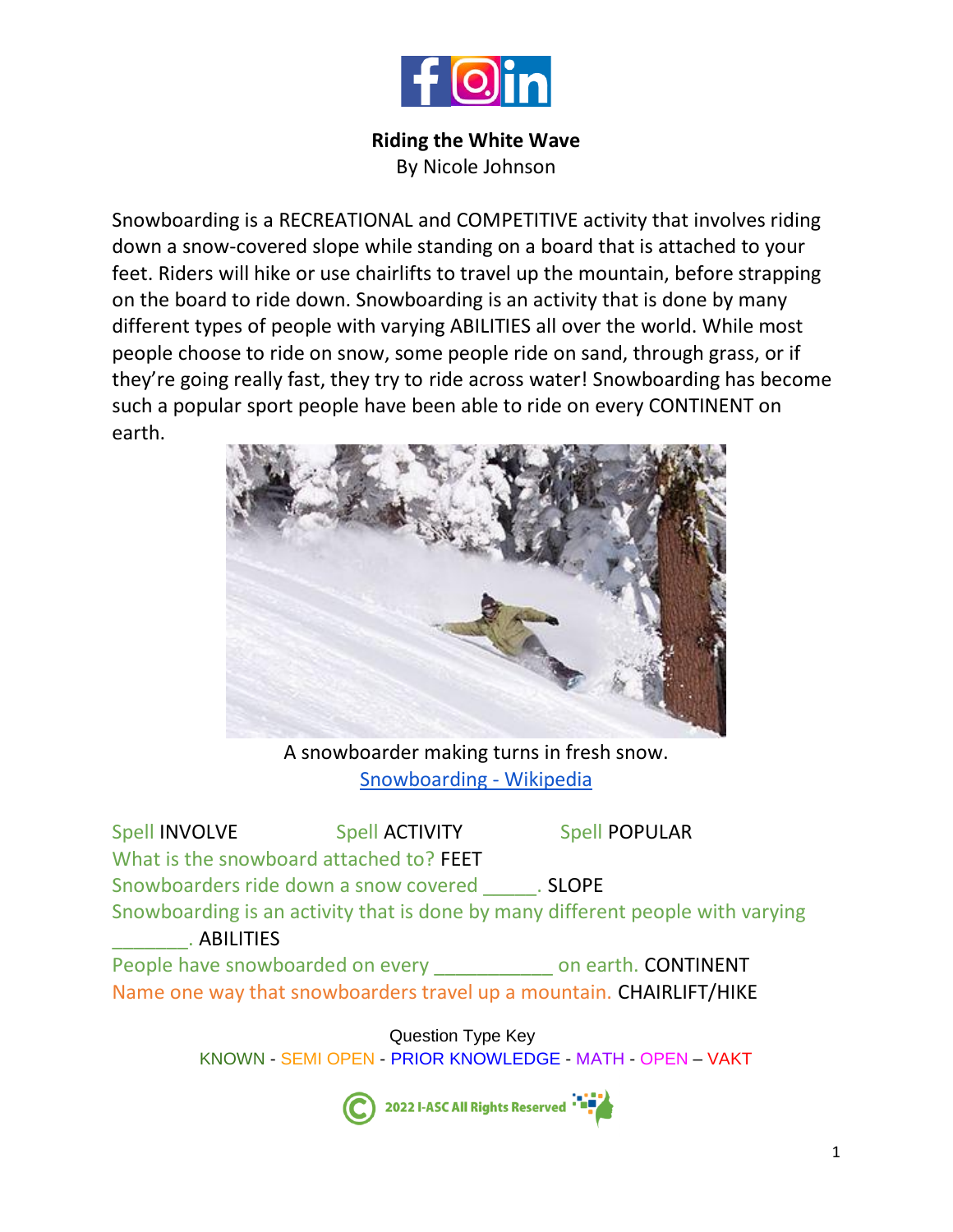

Most people choose to ride on snow, what else could you snowboard on? SAND/GRASS What does recreational mean? FOR FUN/LEISURE Snowboarding can be a competitive sport, name another example of a competitive sport. SKIING/SURFING/FOOTBALL/TRACK/SOCCER

How many continents are on earth? 7

The first SNOWBOARD was invented in 1965 when a surfer named SHERMAN POPPEN tied two skis together to make a toy for his children. When the toy started becoming popular, he named the board the SNURFER (combining surfing and snow) and started selling the boards to the public. In the late 1970's, JAKE BURTON modified the Snurfer, adding footstraps and fins to the board to increase its STABILITY. While skiing was a popular sport during this time, snowboarding was not yet allowed at the popular ski resorts. Because of this, snowboarders were forced to sneak into the resorts at night, hiking up the mountain to ride down. It wasn't until the 1984-1985 season that resorts started to allow snowboarding on the mountain.

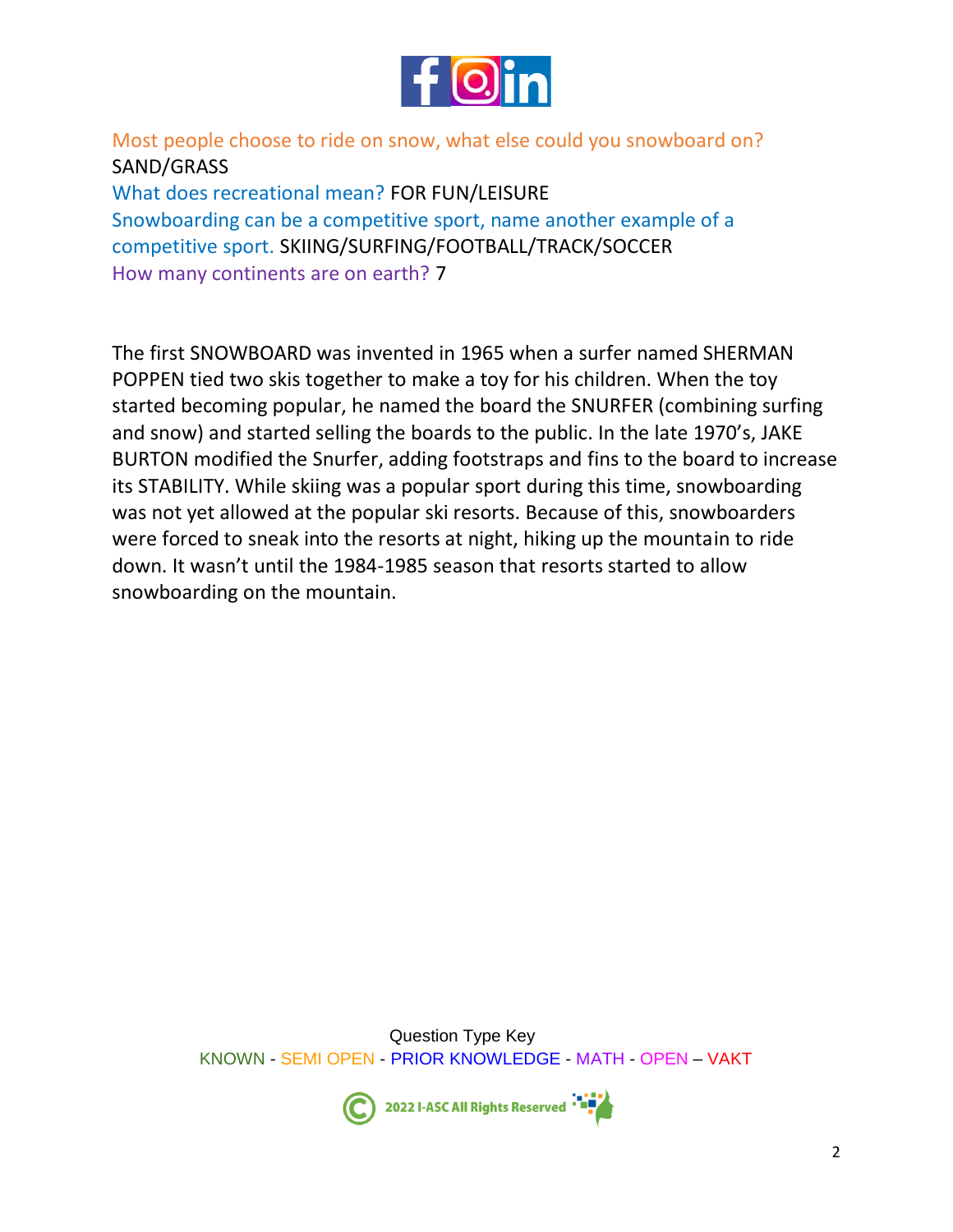

The first snowboard, the "snurfer".

History of Snowboarding - [The Story with Great Photos](https://www.freethepowder.com/pages/history-of-snowboarding) – Free The Powder Gloves

Spell INVENTED Spell MODIFY Spell SNOWBOARD Who invented the first snowboard? SHERMAN POPPEN What was the first snowboard called? SNURFER Who modified the snurfer, adding footstraps and fins? JAKE BURTON When footstraps and fins were added to the snowboard it increased the what? STABILITY When were snowboarders forced to sneak onto the ski resorts? AT NIGHT Where do you go surfing? OCEAN/WATER Name an animal that has fins. FISH/SHARK/WHALE How is skiing different from snowboarding? TWO BOARDS/SKIS, FACE FORWARD, USE POLES

What year was the first snowboard invented? 1965

Question Type Key KNOWN - SEMI OPEN - PRIOR KNOWLEDGE - MATH - OPEN – VAKT



2022 I-ASC All Rights Reserved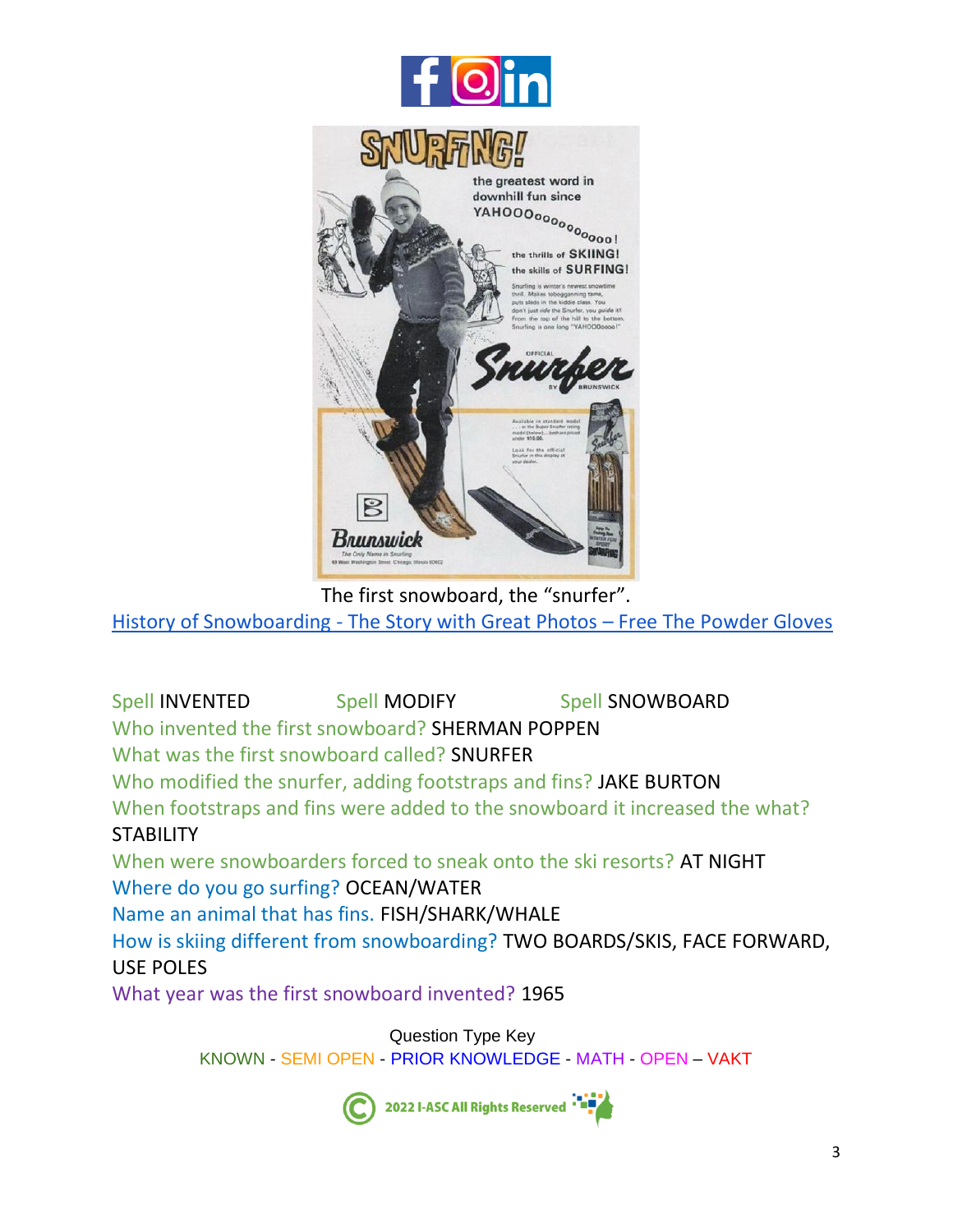

During what year(s) did the first ski resorts begin to allow snowboarding? 1984- 1984

Why do you think snowboarding wasn't allowed at ski resorts?

Stand up and spread your feet shoulder width apart, lift your arms up and pretend you are surfing a giant wave.

Draw a mountain on a piece of paper and using your finger, trace the line up the mountain as if you are hiking up and then go down the mountain as if you are riding down. Do this 5x while taking a deep breath in as you go up the mountain and breathe out as you go down the mountain.

To learn to snowboard, first you need to master the proper STANCE. To do this your feet should be shoulder width apart, keeping your knees, hips and shoulder facing forward. Your arms should be RELAXED and down by your side. Once you've mastered the proper stance off the board, you will strap your front foot into the binding, and place your back foot on the heel-side of your board, slightly behind the other foot. Use your back foot to take small steps, shifting your weight and sliding with your front foot to stay BALANCED. But watch out- If your back foot slides too far, you will end up doing a split! Once you're COMFORTABLE taking steps, you are ready to GLIDE. Gliding is when you push with your back foot, and then lift it onto the middle of the board as the snowboard begins moving.

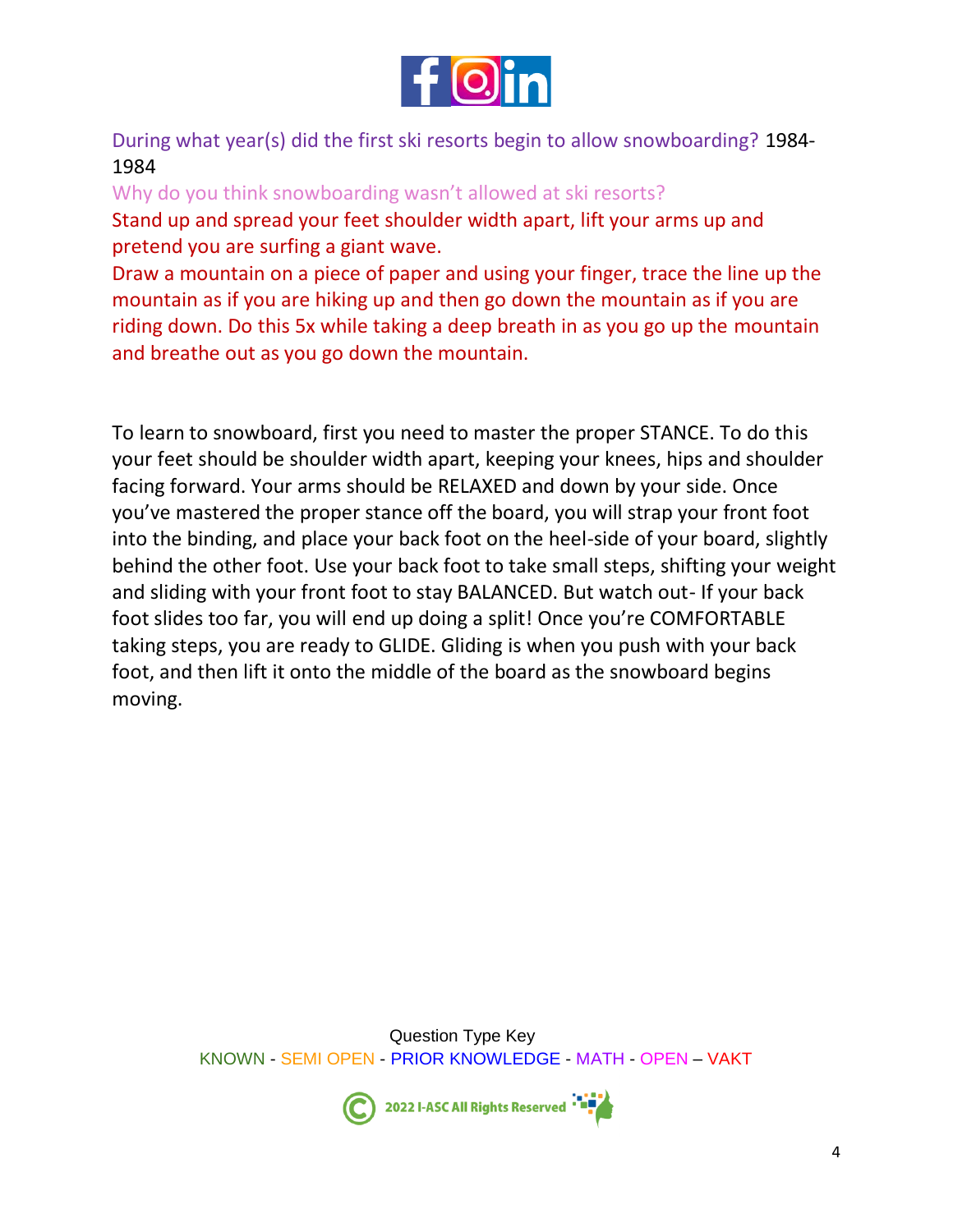



A snowboarder demonstrating the position you need to be in to take steps and glide.

[How to Snowboard | REI Co-op](https://www.rei.com/learn/expert-advice/how-to-snowboard.html)

## Spell SHOULDER Spell RELAXED Spell COMFORTABLE

What is the first step in snowboarding that you need to master? STANCE The proper stance involves keeping your feet width apart. SHOULDER Which foot do you strap into the binding first? FRONT

If you push too far with your back foot, you might end up doing a \_\_\_\_\_\_. SPLIT When you push with your back foot, lift it to the middle of the board, and start moving, you are doing what? GLIDE/GLIDING

When you push with your back foot, your snowboard should move in which direction? FORWARD

Where do you place your back foot when taking small steps? HEEL SIDE, BEHIND OTHER FOOT

How should you keep your posture when snowboarding? RELAXED, BALANCED Name another sport or activity that involves the same stance as snowboarding, where you need to keep your feet shoulder width apart. SKIING, SURFING, WEIGHTLIFTING/SQUATS, BASKETBALL/SHOOTING FREE THROWS

To help relax your body for the perfect stance, it's important to stretch. Stand up and place your feet together, stretching your arms up towards the ceiling, and

Question Type Key

KNOWN - SEMI OPEN - PRIOR KNOWLEDGE - MATH - OPEN – VAKT

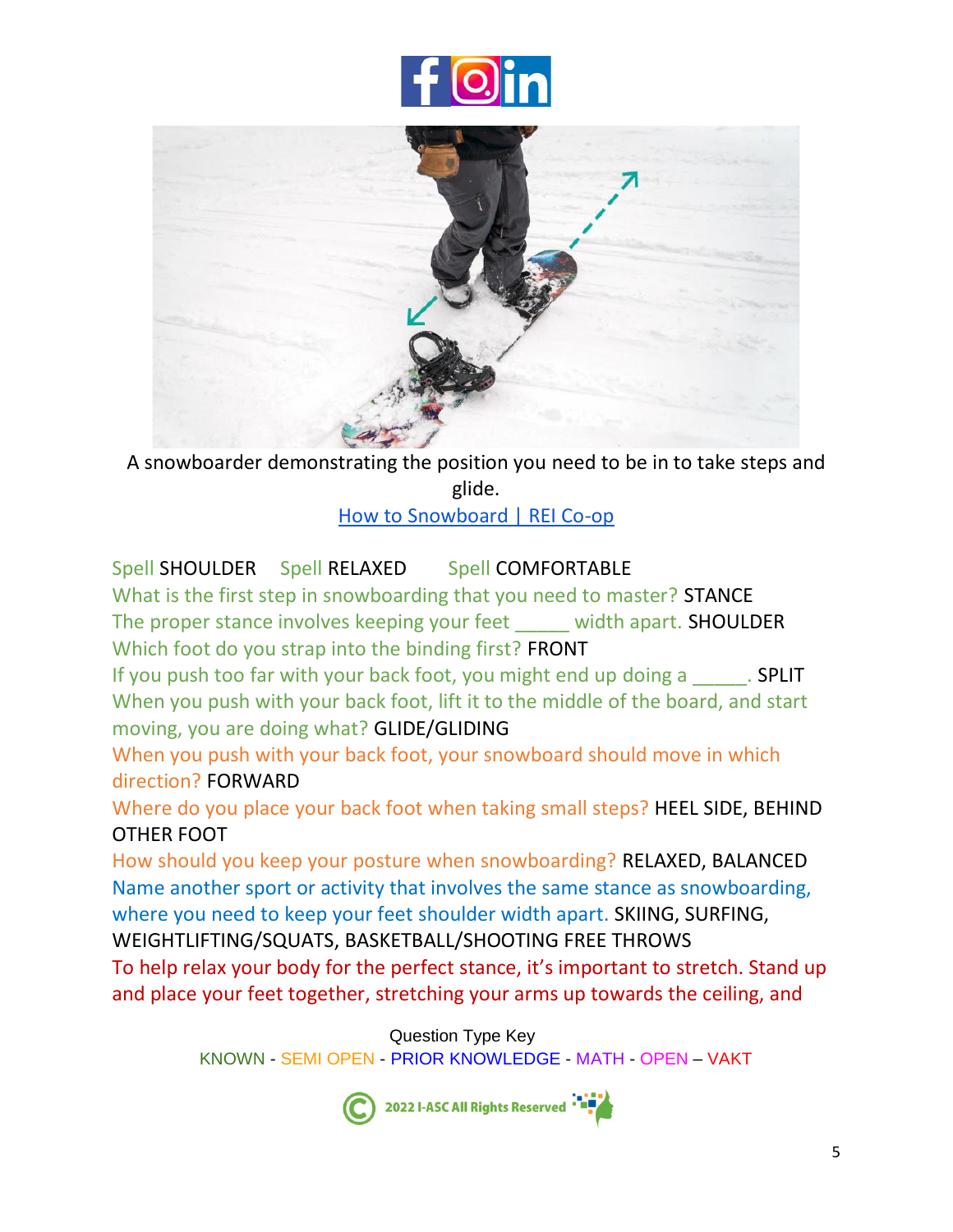

back down towards your feet, stretching as far as you can go (touch your toes if you can!), and hold for 10s, counting out loud. Repeat this 5x. Next, spread your legs a little more than shoulder width apart, reaching down towards one foot with both hands as far as you can go, and hold this position for 10s, counting out loud. Stand up and reach for your other foot, again as far as you can go, and hold for 10s.

Once you've mastered the step and glide, you are ready to start making turns. The first turn you want to master is the J-TURN. The J-turn is when you glide STRAIGHT down and turn SLIGHTLY uphill, making the letter J. There are two ways to make a J-turn, a toe J-turn and a heel J-turn. To make the toe J-turn you will point your board straight down a GENTLE slope, and glide forward. Shift your WEIGHT to the front foot, leaning forward so you're bent slightly over your toes. Move your hips over the toe-side edge, FLEXING your ankles and knees. As you get your weight over that toe-side edge your board will start to turn across the hill. To do the heel J-turn, point your board straight down the slope, shifting your weight to the front foot, pressing your weight into your heels. You should feel your calf hitting the back of your boot, pressing into the binding. As you shift your weight you will feel your board turning uphill, into the heel-side edge. A snowboarder demonstrating the position you need to be in to take steps and glide.



A snowboarder demonstrating a heelside J-Turn.

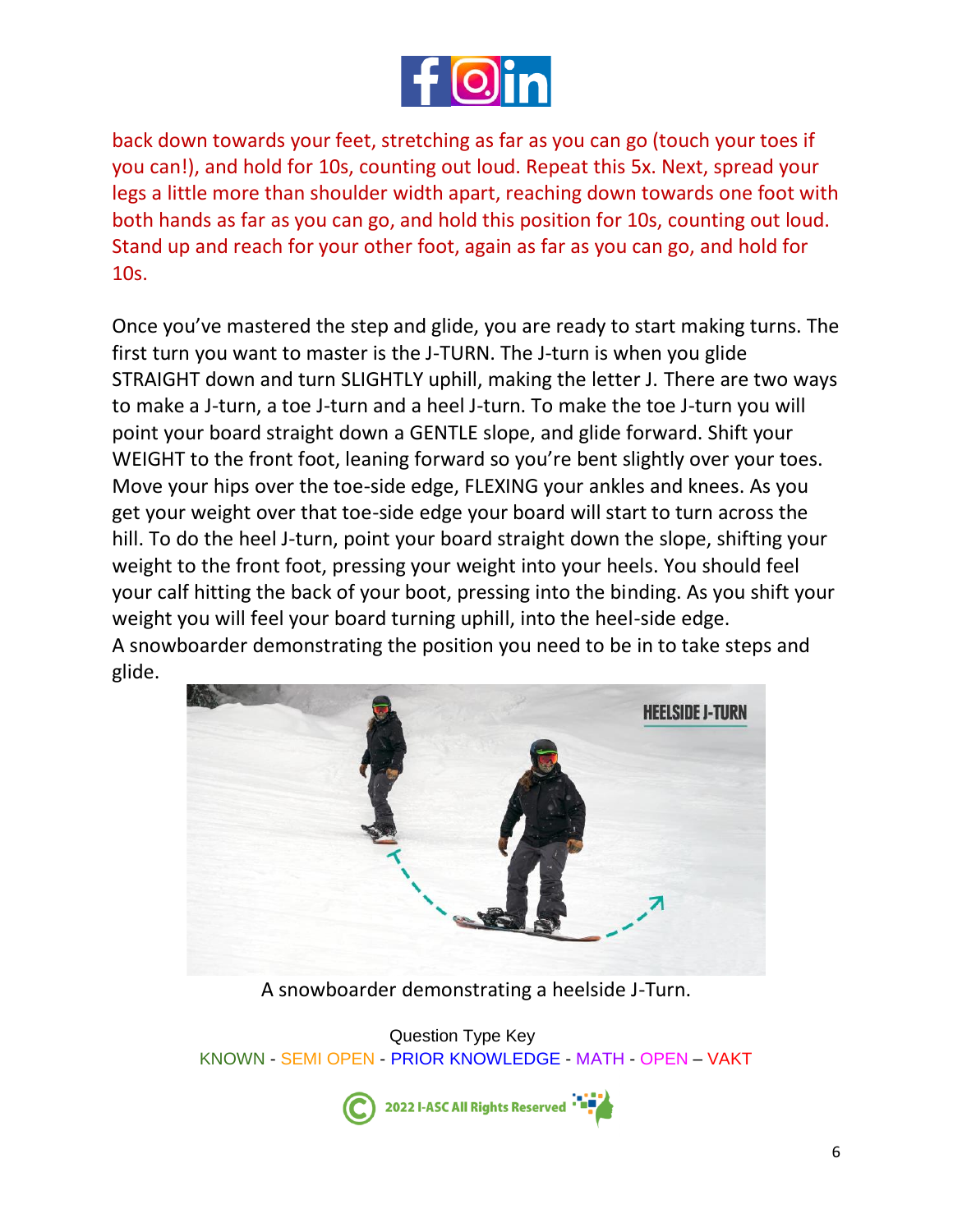

## [How to Snowboard | REI Co-op](https://www.rei.com/learn/expert-advice/how-to-snowboard.html)

Spell STRAIGHT Spell LEANING Spell FLEXING What is the first turn you want to master? J-TURN When making a J-Turn, you point your board in which direction? **DOWN** When making a J-Turn, you should point your board down a slope. **GENTLE** When making a toe side J-Turn, you want to move your hips over your what? TOES When making a heel side J-Turn you want to press your weight into your what? **HEELS** If you're doing a heel side J-Turn correctly you should feel your calves hit the of your boot. BACK Name one of the ways you can make a J-Turn. HEEL/TOE What is the opposite of a "gentle" slope? STEEP/SHARP/DRAMATIC If you first attempt a J-Turn on a steep slope, what might happen? GO TOO FAST/FALL DOWN/GET HURT

Before you can start SHREDDING down the mountain, you will need to learn how to TRAVERSE, or travel across the slope. To do this, you will start with your board HORIZONTAL across the slope, leaning on the uphill edge so you don't slide down the slope when you stand up. Flex your knees and keep your weight evenly DISTRIBUTED over the toe-side edge, while you find your balance. Shift your weight towards your front foot and slightly flatten the foot as you begin to move forward. To slow down, gently shift towards your back foot, centering your weight between both feet. To traverse into a turn, let the board flatten so you are riding downhill, shifting your weight into a heel or a toe-side J-turn. Make sure you're still in a balanced, relaxed stance! It's important to remember to keep your knees in line with your toes, keeping your arms and upper body calm. If you lean too far over your toes, or over your heels, you will catch an edge and fall over!

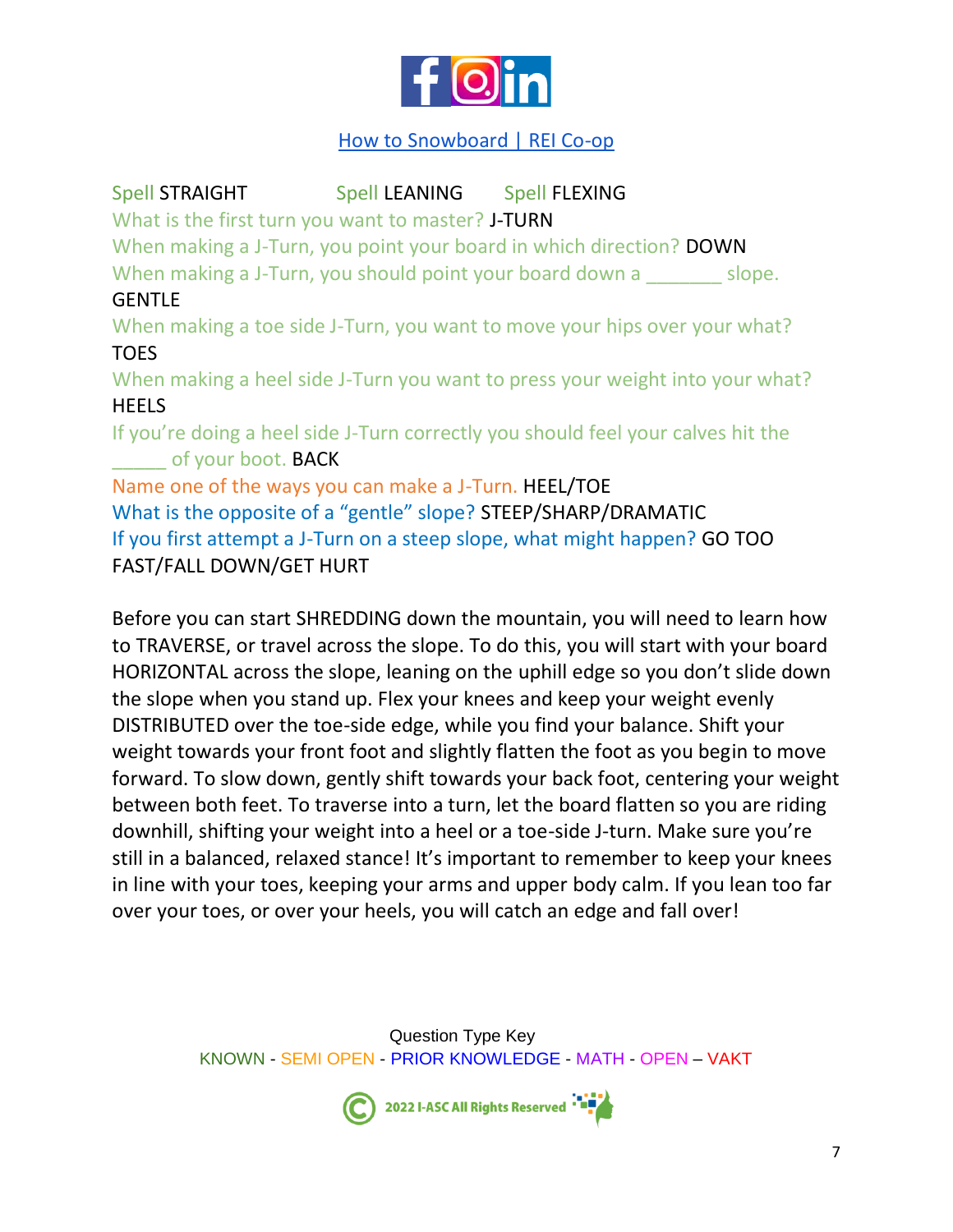



A snowboarder demonstrating the horizontal stance needed to traverse. [How to Snowboard | REI Co-op](https://www.rei.com/learn/expert-advice/how-to-snowboard.html)

Spell SHRED Spell TRAVERSE Spell DISTRIBUTE Traverse means to travel **ACROSS** When learning to traverse it's important to keep your board horizontal, so you don't what? SLIDE DOWN THE SLOPE To slow down you shift your weight towards which foot? BACK Keeping your knees in line with your toes, your arms and upper body should be \_\_\_\_\_. CALM When traversing into a turn, you can shift into a \_\_\_\_\_\_\_. HEEL SIDE TURN/TOE SIDE TURN Horizontal means to move from \_\_\_\_\_\_ to \_\_\_\_\_\_\_. LEFT/RIGHT What is the opposite of horizontal? VERTICAL What angle makes a horizontal or a vertical line? 90 Learning how to snowboard can be really challenging. Is there a sport or activity that you've tried that has been challenging to learn but once you mastered the skill you found it enjoyable?

Question Type Key As snowboarding has EVOLVED over the years, many different styles of riding have DEVELOPED. The most common styles are Freeride, Freestyle, and Alpine. Freeriding occurs on ungroomed TERRAIN, and is without rules. This means you can ride however you want and you're able to make it your own. Freestyle riding

KNOWN - SEMI OPEN - PRIOR KNOWLEDGE - MATH - OPEN – VAKT

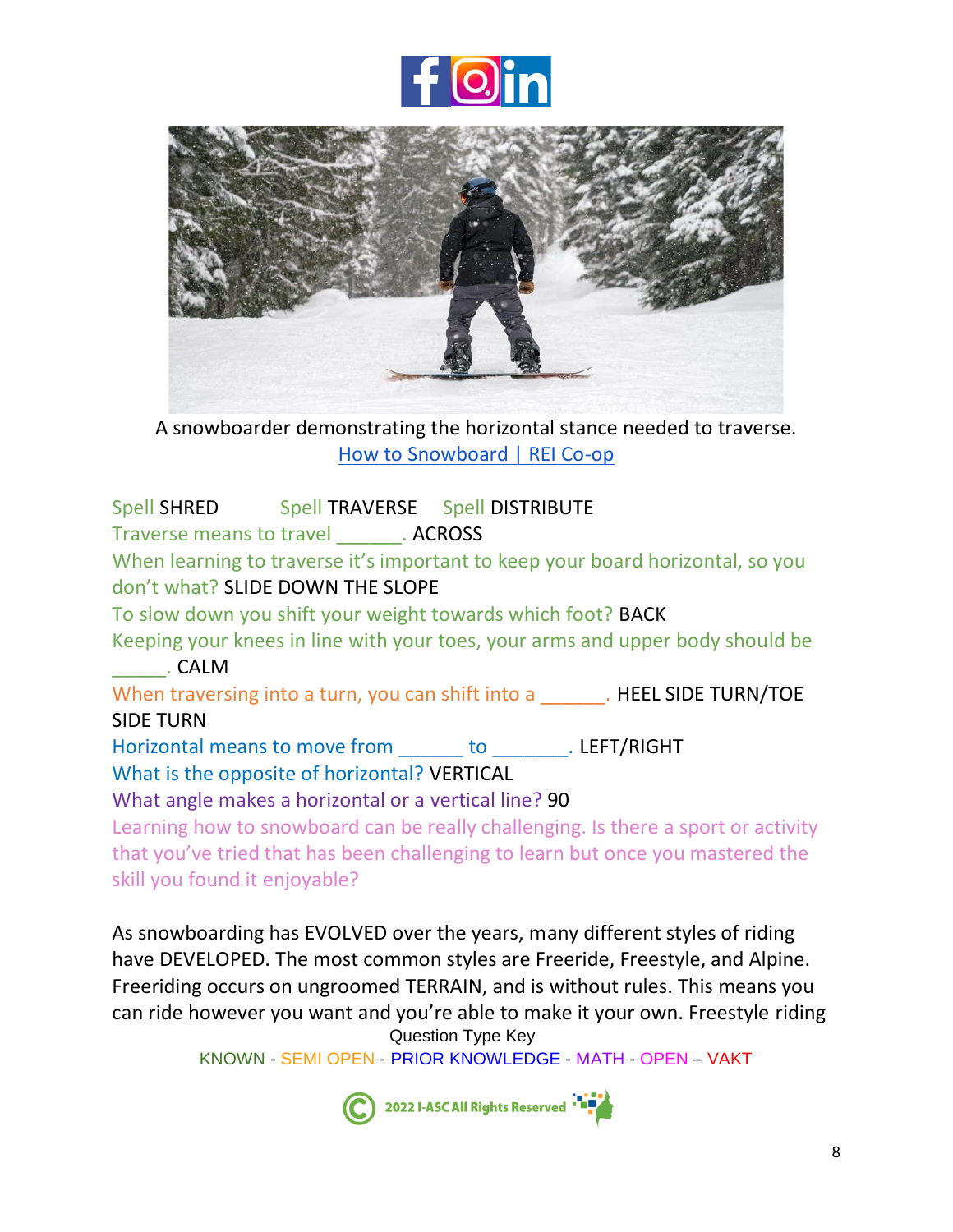

is when you perform tricks using natural and manmade features such as rails, jumps, boxes, and half-pipes. Alpine is when you ride on hard packed, or groomed, snow and try to race to the bottom as quickly as you can. Alpine racing is a DISCIPLINE within the sport, and has been an OLYMPIC event since 1998. While these styles are the most common, there are many other unique styles that often incorporate similar elements. But there is one thing all of the different styles have in common, you're out there to have fun!

Spell DIFFERENT Spell FREESTYLE Spell UNIQUE Freeriding occurs on ungroomed TERRAIN Freeriding is without Freeriding is without Freestyle is when you perform TRICKS When Alpine Racing, you ride on what type of snow? HARD PACKED/GROOMED In Alpine you try to race to the electron of the mountain. BOTTOM The one thing all the different types of riding have in common is that you're out there to have \_\_\_\_\_\_\_. FUN Name one of the features you could perform tricks on. RAILS/BOXES/JUMPS/HALF-PIPE What is another name for evolved? CHANGED/GROWN What year did Alpine racing become an Olympic sport? 1998 People snowboard to have fun. Is there a sport or activity that brings you joy?

## CREATIVE WRITING

The world of snowboarding has grown dramatically since it first came to life in 1965, when one man decided to create a new toy for his children. Have you ever wished there was something, a toy, a tool, or some kind of gadget you could use to make your life easier or more enjoyable? Tell me about your wonderful invention!